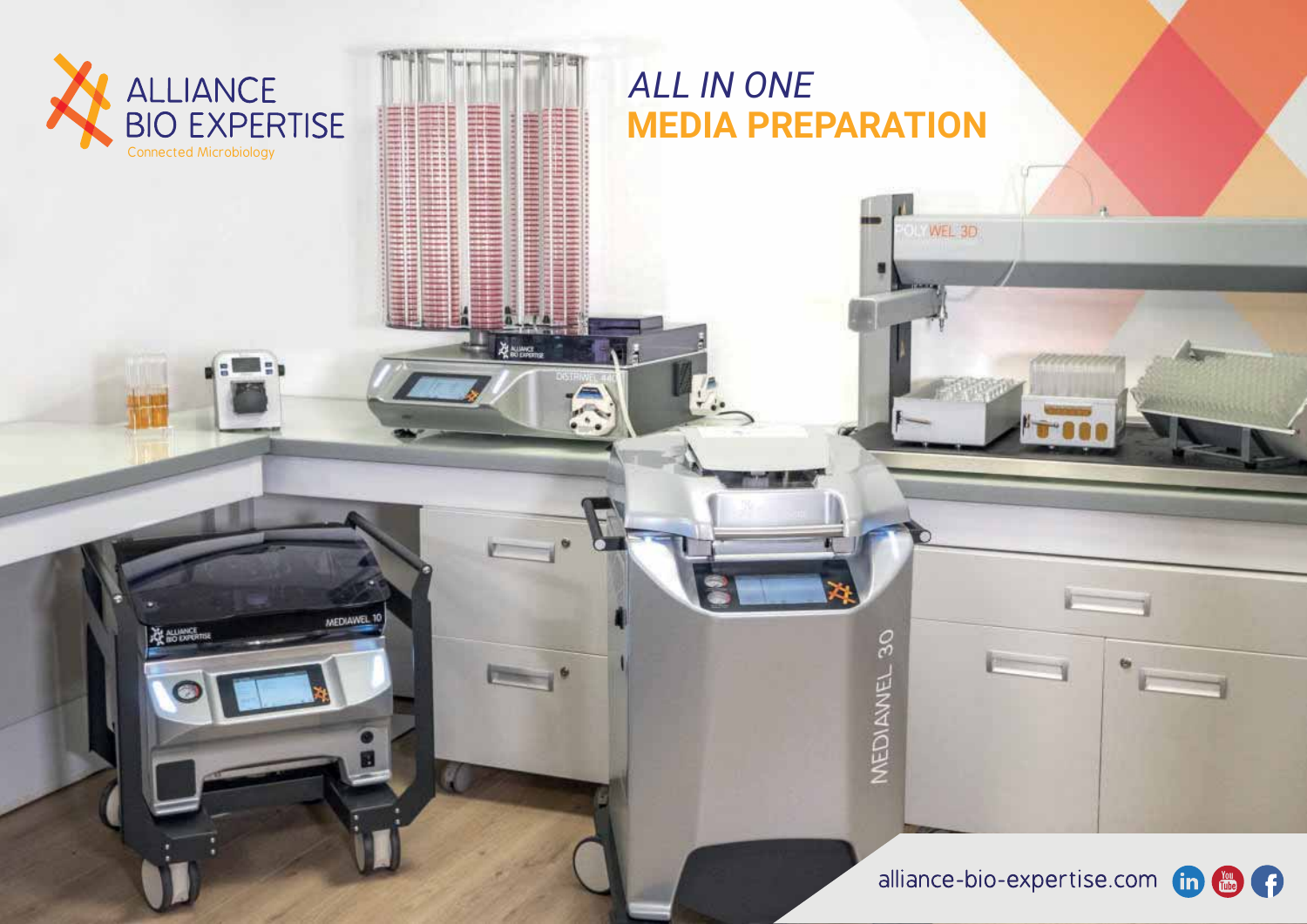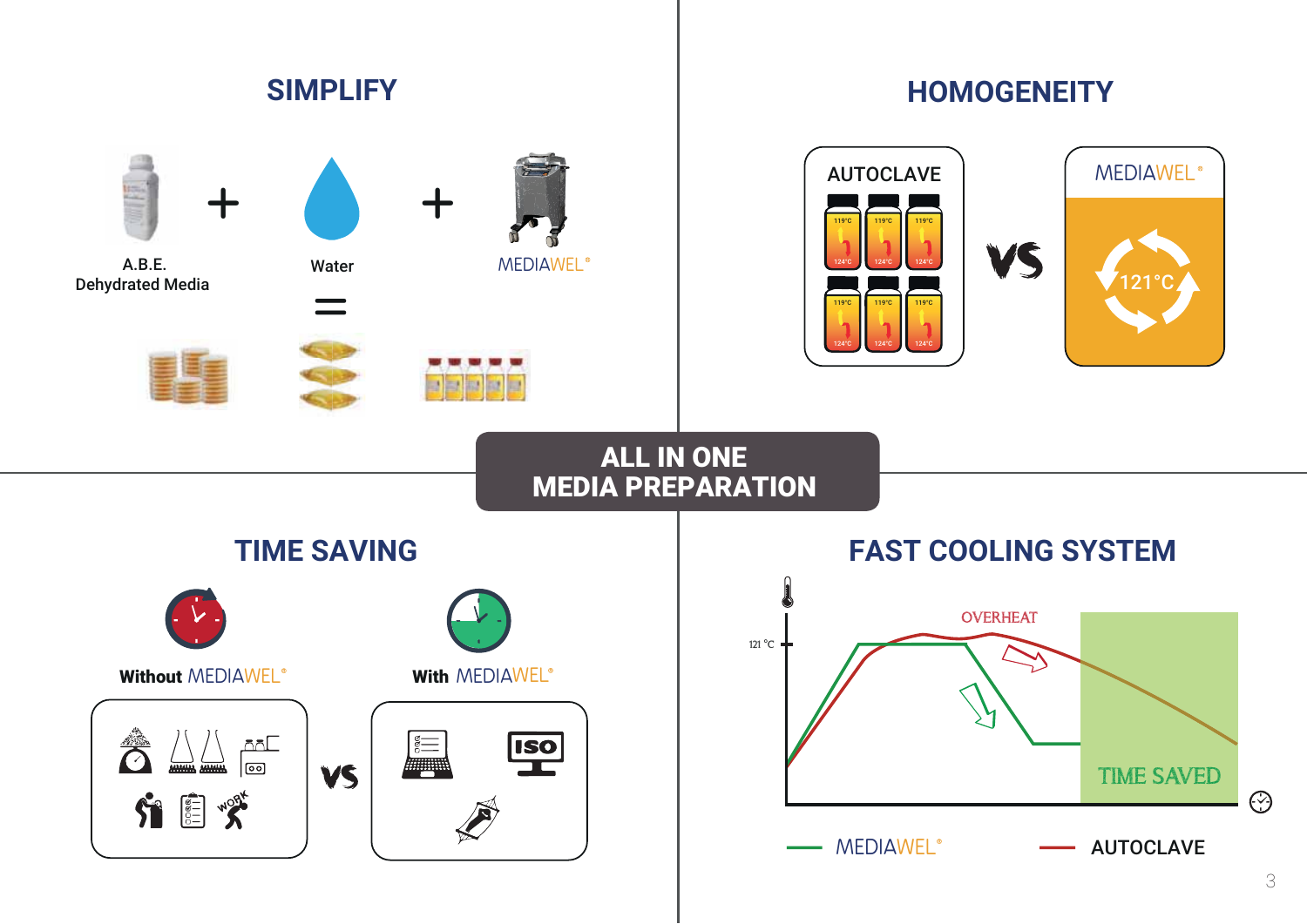# **MEDIA PREPARATOR**

All in one media preparation!

# **MEDIAWEL 10<sup>®</sup>**

Double magnetic stirring blade:

Large surface for an optimum temperature homogeneity

**Standardize your media** With 50 programs available

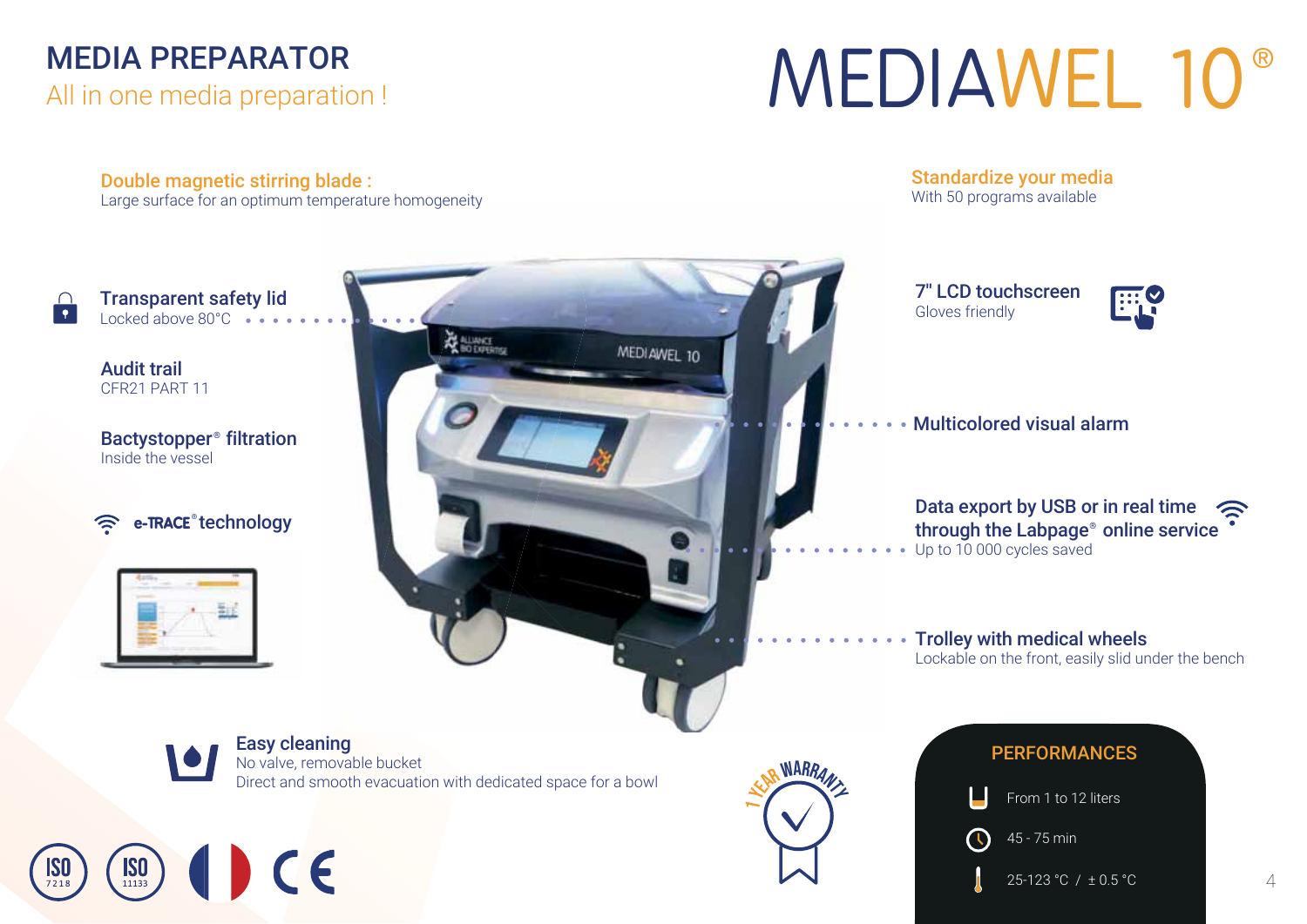



**OR** Ticket printer (MEDW2102):



 $(ref: MEDW3010 - 1 year / ref: MEDW3011 - 3 years)$ 



**Trolley with medical wheels (MEDW2101):** 





Easily slid under the bench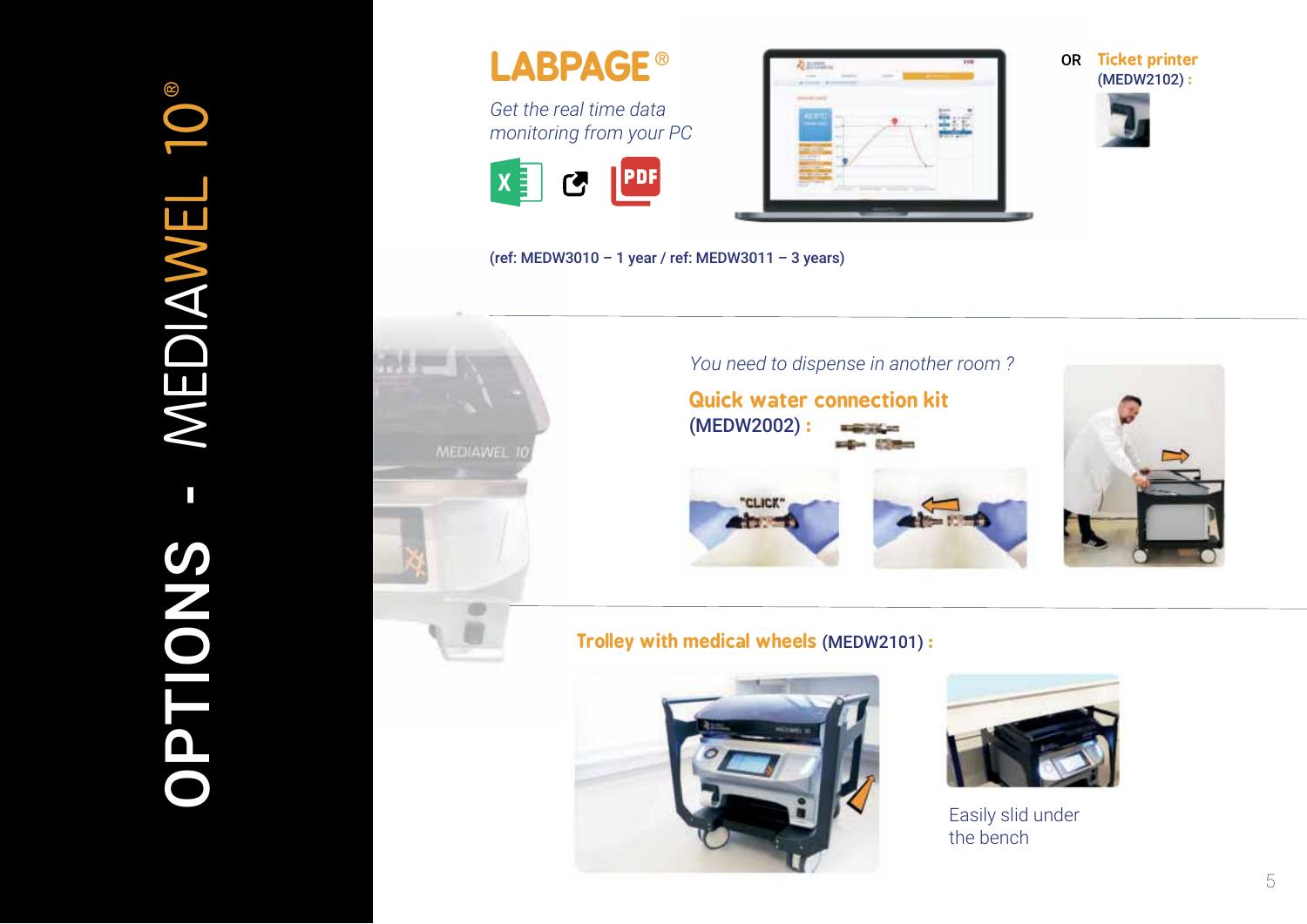Delivered with the MEDIAWEL 10: USB key with user manual and quality report, Bucket, Double magnetic stirrer, Sampling tube (MEDW2103), Drain plug, Stirrer bearing kit, Bactystopper - Calibrated sterile carded cotton x50 (MEDW3003), Inlet and outlet water tubing (4 m) + 4 tubing clamps (MEDW4012), 3 Months free access to "Real time data monitoring LICENSE"

## **MEDIAWEL 10<sup>®</sup>**

## **TECHNICAL DATA SHEET**

| Media preparation capacity            | 1-12L (from 10 to 12L, the Mediawel shouldn't be moved)                                         |
|---------------------------------------|-------------------------------------------------------------------------------------------------|
| <b>Sterilization temperature</b>      | From 30 to 123 °C                                                                               |
| Sterilization time                    | From 1 to 99 min                                                                                |
| <b>Distribution temperature</b>       | From 25 to 80°C                                                                                 |
| Temperature accuracy                  | ± 0.5°C after temperature stabilization                                                         |
| <b>Addition cap</b>                   | $\checkmark$                                                                                    |
| Traceability                          | eTRACE® Module integrated, USB data export (PDF/CSV)                                            |
| Traceability WIFI/Ethernet (optional) | Labpage, dashboard. Real time data monitoring,<br>data storage on SD card (up to 10 000 cycles) |
| Passwords access                      | $\checkmark$                                                                                    |
| <b>Lid locking</b>                    | Easy and safe (with 12 hooks)                                                                   |
| Delayed start                         | $\checkmark$                                                                                    |
| Temperature probe                     | 1 PT100 probe                                                                                   |
| Pressure monitoring                   | 1 pressure gauge                                                                                |
| Safety pressure release               | Safety valve                                                                                    |
| Adaptable dispensers                  | 6.4 mm / 12 mm                                                                                  |
| Continuous homogenization             | Double magnetic stirring blade, 1-5 speed (from 4 to 64 RPM)                                    |
| Touchscreen                           | Tactile, LCD 7"                                                                                 |
| Alarm                                 | Multicolored visual alarm                                                                       |
| Dead volume                           | 15 <sub>ml</sub>                                                                                |
| Compacity                             | Easily slid under the bench, trolley in option                                                  |
| Robustness                            | Antishock body (ABS PC PLASTIC)                                                                 |
| <b>Bucket and vessel</b>              | Vessel : stainless steel AISI 316L - Bucket : stainless steel AISI 304                          |
| Programs                              | 50                                                                                              |
| Dimensions (I x H x L)                | 500mm x 620mm x 515mm                                                                           |
| Weight                                | 63kg                                                                                            |
| Power supply                          | $230V$ (+/-10%) - 16A - 50/60Hz - 3150 W                                                        |
| Country of origin                     | France - European Union                                                                         |
| <b>Marranty</b>                       | 1 <sub>1</sub>                                                                                  |

**Special Lid:** 





Safety lock with 12 hooks!

Large stirrer:



**Better homogeneization!**